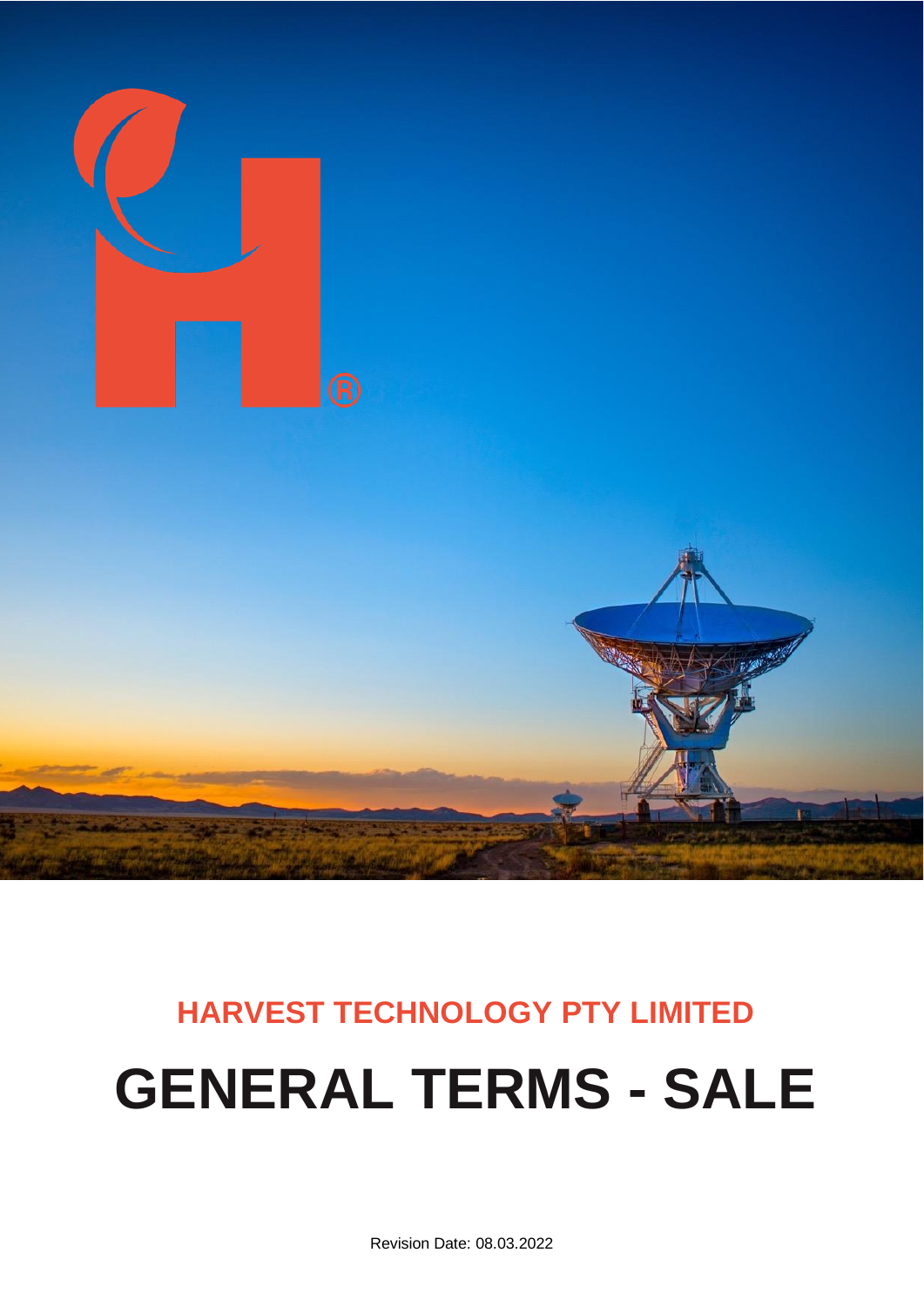

These terms apply to all Products and SaaS Products sold by **Harvest Technology Pty Ltd** (ABN 52 601 194 138) of 7 Turner Avenue, Technology Park, Bentley, Western Australia, Australia (**we, us, our**) to you, our customer (**You, Your**).

If You would like to purchase any Products or SaaS Products, we will provide You a Proposal. You can place an order in response to a Proposal by submitting a Purchase Order in accordance with these terms.

#### **1. Definitions and Interpretations**

1.1. Where commencing with a capital letter:

**Agreement** has the meaning given to it in claus[e 2.1.](#page-3-0)

**Approved Administrator** means an individual nominated by You who has administrative responsibility in respect of the SaaS Products purchased under this Agreement.

**Authorised User** means Your individual users whom you allow to use the SaaS Products subject to the Authorised User Terms.

**Authorised User Terms** means the agreement applicable to the use of the SaaS Products available on activation of the SaaS or a[t harvest.technology/terms-and-conditions](https://www.harvest.technology/terms-and-conditions)

**Collection Point** means the collection point for the Products notified by us to You by invoice, email and/or packing slip.

**Confidential Information** of a party means (whether or not in material form and whether or not disclosed before or after the execution of this Agreement) any information of whatever kind that:

- (a) is by its nature confidential; or
- (b) is designated by a party as confidential; or
- (c) the receiving party knows or reasonably ought to know is confidential,

and includes all trade secrets and know-how, financial information and other commercially valuable information of whatever description and in whatever form and, in the case of us, includes Our Software and our pricing of the Products.

**Default Rate** means the interest rate for overdrafts charged by the Westpac Banking Corporation plus 2%, calculated on daily rests from the due date to the date of payment.

#### **Defence Entity** means:

- (a) any national, state, local, regional, territorial or municipal government and any executive, legislative, judicial or administrative body and any ministry, governmental department, other administrative division or instrumentality thereof and any commission, board, bureau, or agency, with authority, power, control or responsibility in relation to matters of defence regardless of location;
- (b) any contractor or service provider to any of the entities mentioned in sub-clause (a) above.

**Help Desk** means the on-demand support service provided by us in relation to the Products delivered under this Agreement primarily by e-mail and telephone.

**Intellectual Property** means all intellectual property rights at any time recognised by law, including:

(a) patents, copyright, circuit layout rights, trade secrets, designs, know-how, trade marks and business names, whether registered or not; and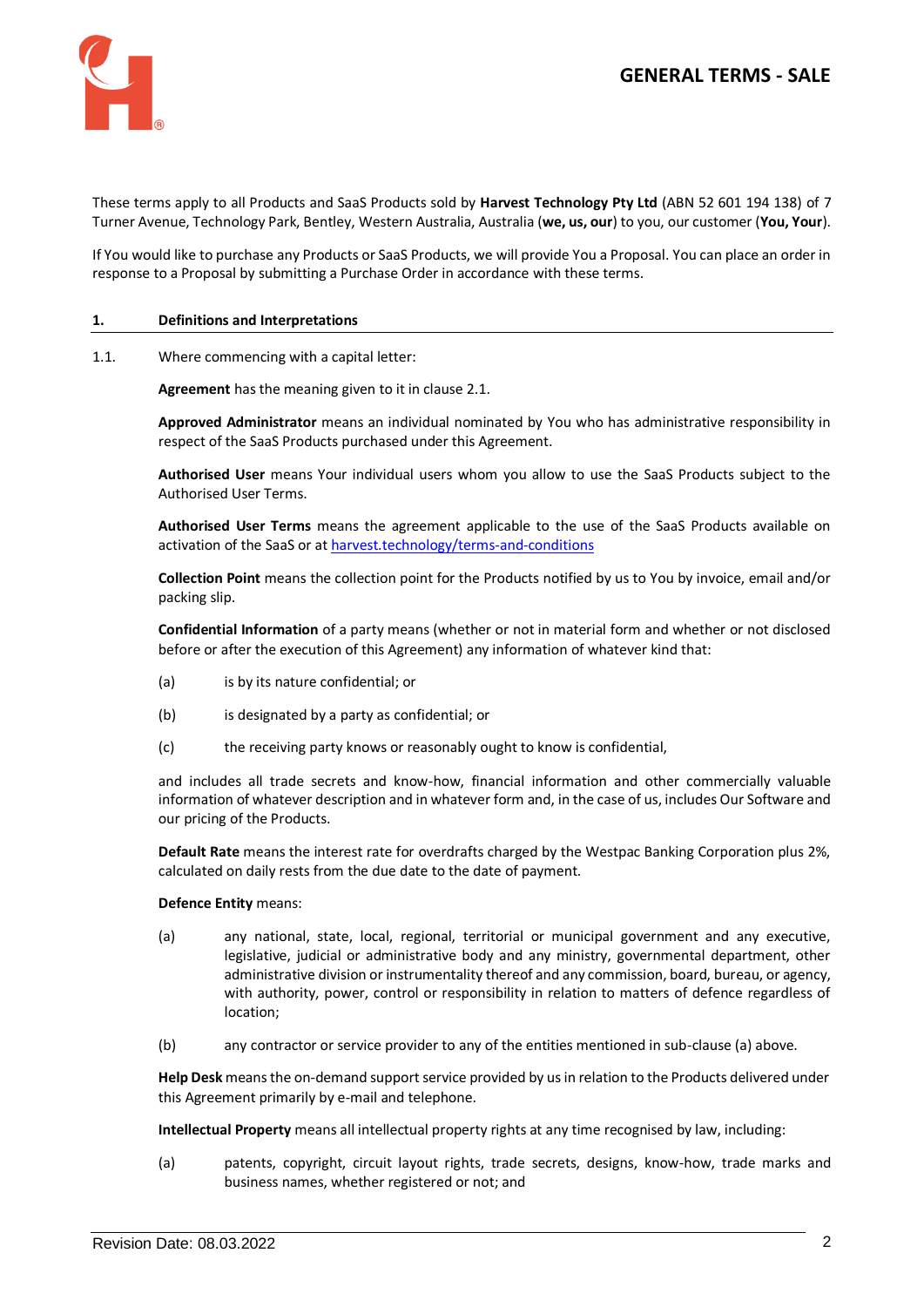

(b) any application or right to apply for registration of any of the rights referred to in paragraph (a) above.

**Operation Guides** meansthe documentation and materials provided by us to You which contain information relating to how to install, operate and/or maintain the Products.

**Our Software** means all and any software or firmware embodied in or loaded onto a Product the intellectual property in which is owned by us.

**PPSA** means the *Personal Property Securities Act 2009* (Cth).

**Product Fees** means the price of the Products specified in a Proposal, excluding any SaaS Fees.

Privacy Policy means our privacy policy found at [harvest.technology/terms-and-conditions,](https://www.harvest.technology/terms-and-conditions) as amended from time to time.

**Products** means the products described in our Proposal and specified in a Purchase Order but excluding SaaS Products.

**Proposal** means a proposal, or pricing schedule or Cost Time & Resources Sheet we provide to You in relation to the Products and/or SaaS Products You wish to purchase from us.

**Purchase Order** has the meaning given to it in claus[e 3.2.](#page-3-1)

**SaaS Fees** means the monthly fee of any SaaS Products specified in a Proposal.

**SaaS Products** means any products described by us as, or otherwise in the nature of, "Software as a service" described in our Proposal and specified in a Purchase Order.

**Schedule** means the schedule to this Agreement.

**Software Fees** means the monthly fee payable to us in respect of a Product pre-loaded with Our Software and specified in a Purchase Order.

**Space Entity** means:

- (c) any national, state, local, regional, territorial, or municipal government and any executive, legislative, judicial or administrative body and any ministry, governmental department, other administrative division or instrumentality thereof and any commission, board, bureau, or agency, with authority, power, control or responsibility in relation to matters of space regardless of location;
- (d) any contractor or service provider to any of the entities mentioned in sub-clause (a) above.

**Streamed Content** means the audio-visual content which You cause to be streamed using the SaaS Products.

**Support** means the support described in the Schedule.

**Third-Party Claim** has the meaning given to it in claus[e 12.1\(a\).](#page-8-0)

**Upfront Fee** means the upfront fee specified in a Purchase Order.

- 1.2. Where a word or phrase is given a defined meaning another part of speech or other grammatical form in respect of that word or phrase has a corresponding meaning.
- 1.3. Unless the context otherwise requires a word, which denotes:
	- (a) the singular denotes the plural and vice versa; and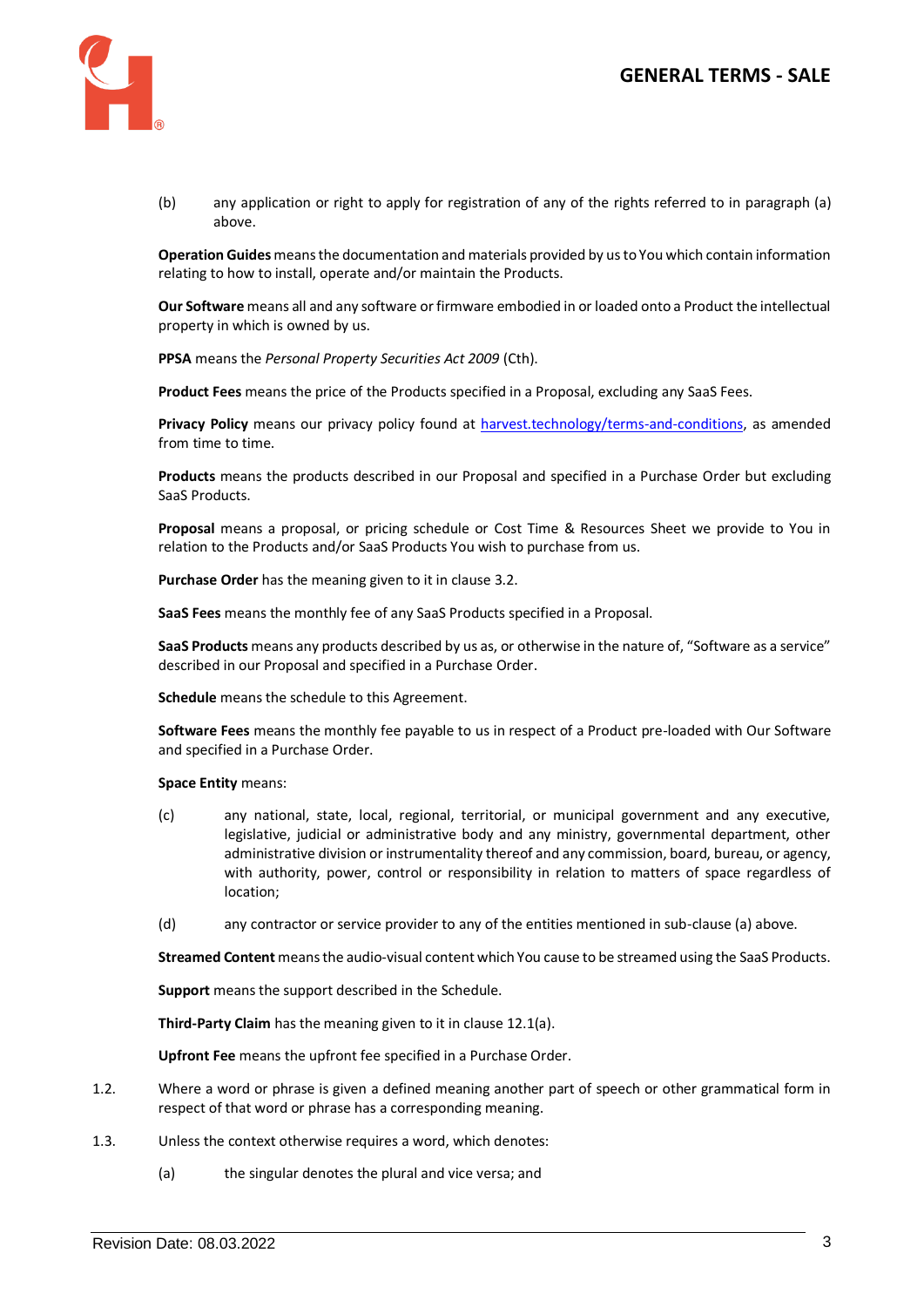(b) a person includes an individual, a body corporate and a government.

#### <span id="page-3-0"></span>**2. Agreement**

- 2.1. This document sets out our standard terms for the sale of our Products and SaaS Products to You, which, together with the Proposal and Purchase Order (when the latter is accepted by us in accordance with clause [3.4\)](#page-3-2) will form the agreement between the parties (**Agreement**).
- 2.2. The terms of any Purchase Order submitted by You will not apply except as necessary to designate the Products and quantities and other similar terms.
- 2.3. To the extent of any inconsistency between the Proposal, Purchase Order and these terms, the following order of precedence (highest to lowest) will apply:
	- (a) the Proposal;
	- (b) the terms of this documentation:
	- (c) the Purchase Order.

# <span id="page-3-7"></span>**3. Sale**

- <span id="page-3-1"></span>3.1. We agree to sell Products and SaaS Products to You on the terms set out in this Agreement.
- 3.2. You can order the Products and/or SaaS Products by submitting a firm purchase order to us (**Purchase Order**).
- <span id="page-3-3"></span>3.3. If applicable, You must pay us any Upfront Fee in respect of a Purchase Order within the number of days of receipt of an invoice from us specified on the invoice.
- <span id="page-3-2"></span>3.4. We will not be bound by any Purchase Order from You unless we have accepted the Purchase Order in writing.
- 3.5. Subject to receiving payment in accordance with clause[s 3.3](#page-3-3) an[d 10,](#page-6-0) we will provide You the Products and/or SaaS Products the subject of an accepted Purchase Order in accordance with the terms of this Agreement.

#### **4. Risk, title and delivery of Products**

#### **Delivery and collection**

- <span id="page-3-6"></span>4.1. Subject to clause [4.2,](#page-3-4) we will notify You when the Products the subject of a Purchase Order are ready for collection at the Collection Point whether by You or Your carrier.
- <span id="page-3-4"></span>4.2. Subject to clause [4.3,](#page-3-5) You, or Your carrier, must take delivery of the Products from the date notified by us under claus[e 4.1](#page-3-6) or as otherwise agreed by the parties in writing.
- <span id="page-3-5"></span>4.3. If requested by You and agreed by us, we will arrange carriage of the Products on Your behalf at Your cost.

#### **Risk and title**

- 4.4. Subject to clause [4.5,](#page-4-0) risk of loss or damage to the Products passes to You on the earlier of the date on which:
	- (a) the Products are collected by You or Your carrier from the Collection Point; or
	- (b) You are notified under claus[e 4.1](#page-3-6) that the Products are available for collection at the Collection Point.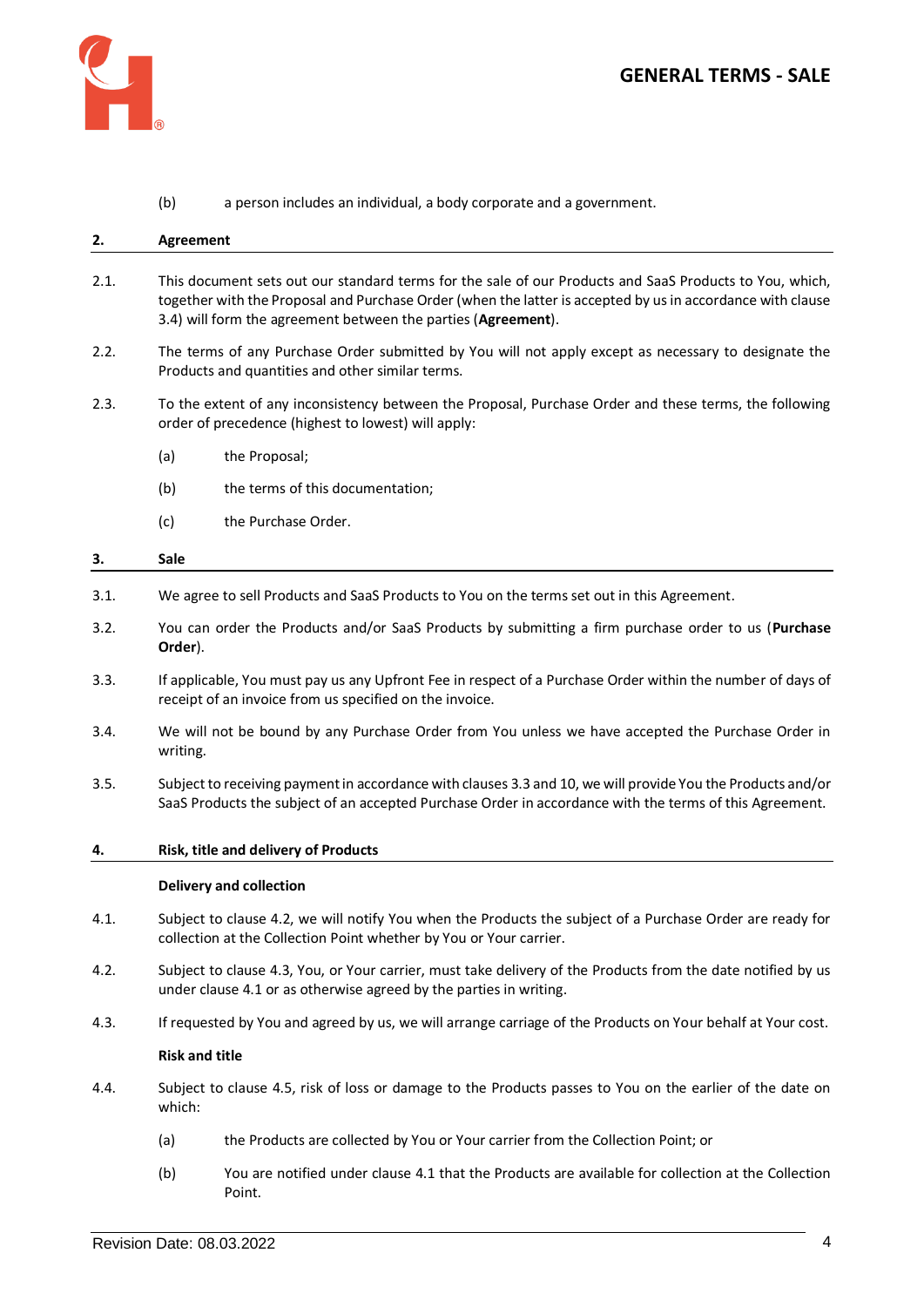

- <span id="page-4-0"></span>4.5. If we have agreed to arrange carriage on Your behalf in accordance with clause [4.3,](#page-3-5) risk of loss or damage to the Products passes to You when the Products have been delivered to the carrier at the Collection Point.
- 4.6. Title to the Products passes to You on payment in full for those Products to us.

#### **5. Products**

- 5.1. The following provisions apply to Products provided to You by us.
- 5.2. We may supply Operation Guides for the Products.
- 5.3. You are responsible for installation and configuration of the Products in accordance with the Operation Guides and our reasonable directions, including all associated costs.
- 5.4. You must comply with the Operation Guides and any directions, instructions, training and manuals issued or provided by us in relation to the use of the Products.

### **6. Software as a Service Products**

- 6.1. The following provisions apply to SaaS Products provided to You by us.
- 6.2. Subject to payment of our invoices in accordance with clause [10.1\(b\),](#page-6-1) we will make any SaaS Products purchased by You under clause [3](#page-3-7) available to You by the delivery date specified in the invoice by providing You with access credentials for the relevant SaaS Products.
- 6.3. Your access (and Your Authorised Users' access) to the SaaS Products is provided on a monthly basis and is subject to Your:
	- (a) compliance with the terms of this Agreement including continued payment of the SaaS Fees in accordance with this Agreement; and
	- (b) Authorised Users' compliance with the Authorised User Terms.
- 6.4. You are responsible for:
	- (a) nominating an Approved Administrator (or Approved Administrators) to manage Authorised User access and account information, and configuration of video streams within the SaaS Products; and
	- (b) the acts and omissions of Your Authorised Users as if they were Your acts and omissions.
- 6.5. You must comply (and must ensure that your Authorised Users comply) with any directions (e.g., directions given by our support team), instructions (including FAQs), training and manuals issued or provided by us in relation to the use of the SaaS Products.
- 6.6. You grant to us the non-exclusive, royalty-free licence to:
	- (a) use, reproduce, modify, upload, display, publish, communicate, distribute or otherwise make available the Streamed Content for the purpose of us providing the SaaS Products to You and Your Authorised Users; and
	- (b) use the Streamed Content for our internal business purposes, including further developing the SaaS Products including improving their functionality and algorithms.
- 6.7. You acknowledge that You are responsible for:
	- (a) causing the Streamed Content to be streamed via the SaaS Products;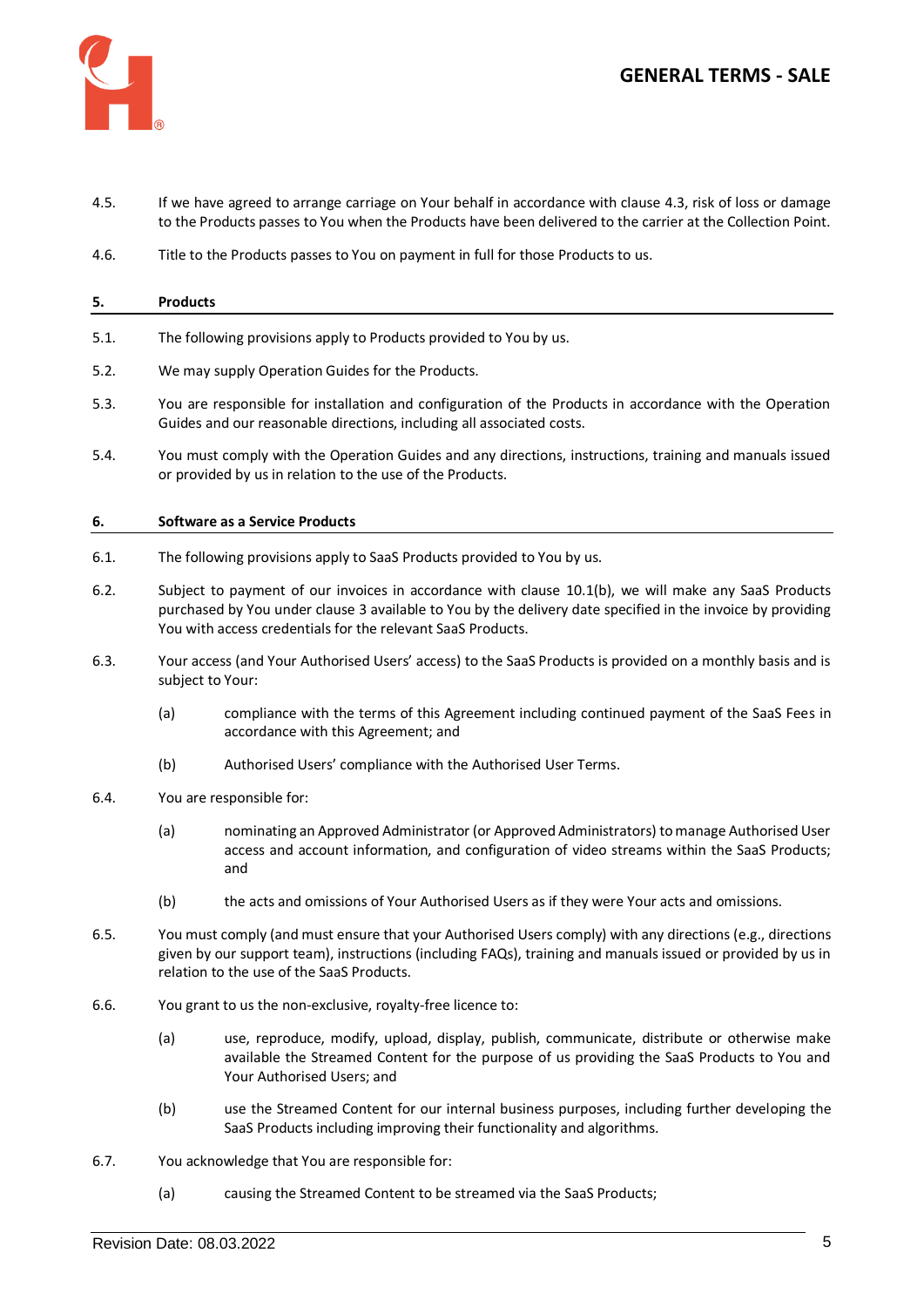

- (b) complying with our Privacy Policy and the *Privacy Act* 1988 (Cth) (**Act**) whether or not the Act applies to You, and all other applicable laws, rules and regulations in relation to the Streamed Content;
- (c) any invitation sent to prospective Authorised Users to access the SaaS Products and we are not liable for losses, claims, damages or expenses incurred due to any mistake or error by You in respect of the same (including by sending such an invitation to the incorrect party).

# <span id="page-5-0"></span>6.8. You warrant that:

- (a) You have obtained all permissions necessary for us to deal with any personal information and the Streamed Content as contemplated by this Agreement and that we are lawfully able to deal with that personal information and Streamed Content as contemplated by this Agreement; and
- (b) You are lawfully able to monitor, observe and conduct surveillance of any kind in relation to individuals (including Your personnel) present at locations from which the Streamed Content is streamed using the SaaS Products and that You have obtained all relevant permissions and consents, and provided all relevant notifications to allow this to occur.
- 6.9. You indemnify us in relation to any loss, damage, costs or expenses, whether direct or indirect, we suffer or incur as a result of Your breach of claus[e 6.8.](#page-5-0)

# **7. Retention of title and PPSA**

- 7.1. Ownership and title of the Products will at all times remain vested in us until we receive payment in full for the relevant Products.
- 7.2. You acknowledge that we have a purchase money security interest (under the PPSA) in the Products provided to You on credit.
- 7.3. You must immediately, if requested by us, sign any document and do anything else required by us to ensure that our purchase money security interest is a perfected security interest.

### **Contracting out**

7.4. The parties agree to contract out of the application of sections 95, 118, 121(4), 130, 132(4), 135, 142 and 143 of the PPSA.

### **PPSA notices**

- 7.5. You waive any rights that You may otherwise have to:
	- (a) receive any notices that You would otherwise be entitled to receive under sections 95, 118, 121, 130, 132 and 135 of the PPSA; and
	- (b) receive a copy of a verification statement confirming registration of a financing statement, or a financing change statement, relating to any security interest that we may have in the products supplied by us to You.

### **Terminology**

7.6. Terms used in this clause that have a defined meaning in the PPSA have the same meaning in this clause.

### **8. Restrictions**

## 8.1. You must not: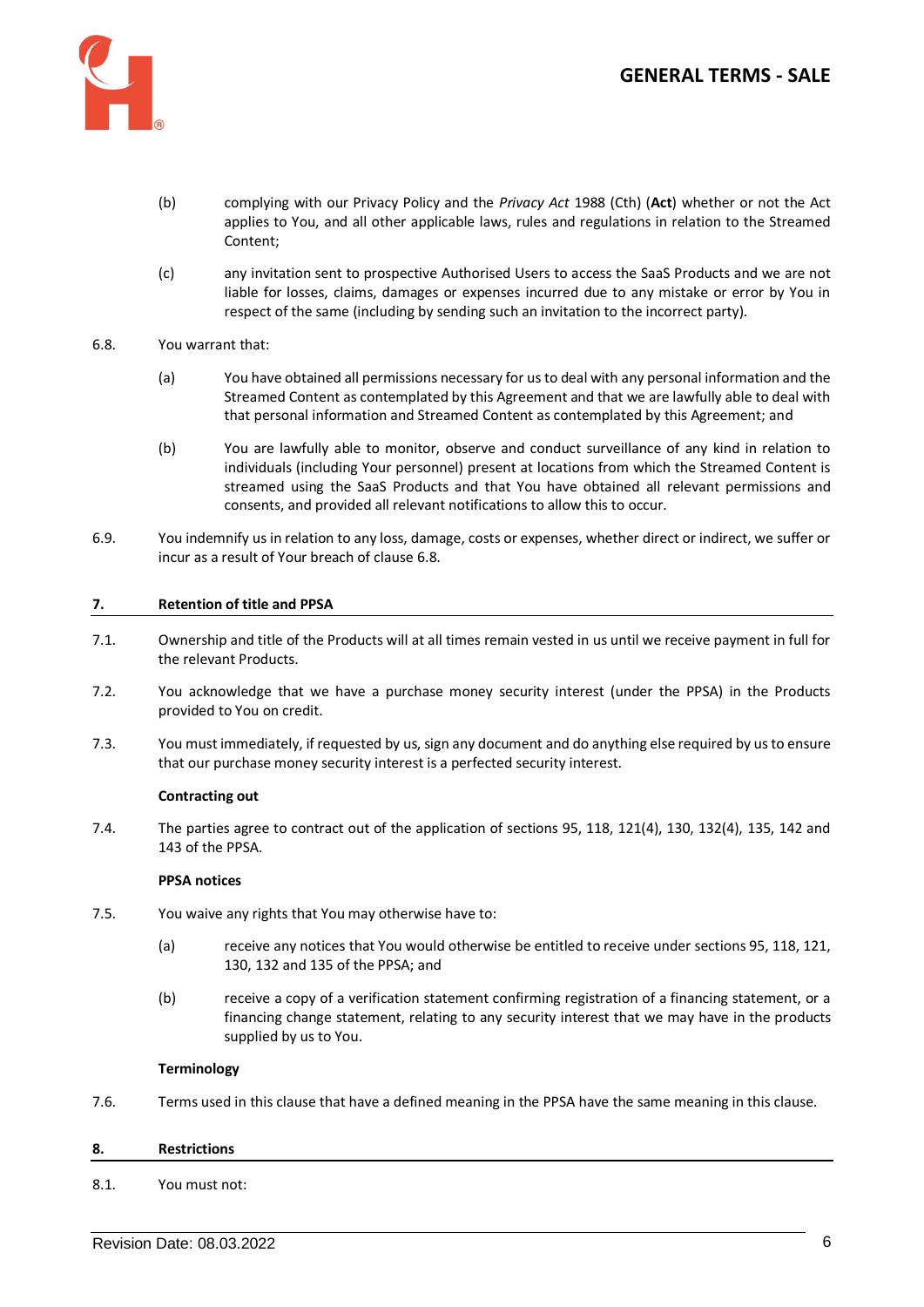



- (a) reverse engineer, disassemble, decompile or tamper with the Products, SaaS Products or Our Software or determine or attempt to determine or decipher any source code, algorithms, methods or techniques used or embodied in the Products, SaaS Products or Our Software;
- (b) use the Products, SaaS Products or Our Software otherwise than as permitted under this Agreement;
- (c) modify, adapt or alter the Products, SaaS Products or Our Software in any way without our prior written consent;
- (d) use any of our Intellectual Property or Confidential Information to create or attempt to create any competitive product or any service which has features or functionality the same as or similar to the features and functionality of the Products, SaaS Products or Our Software or copy any features, functions, graphics or interfaces of the Products, SaaS Products or Our Software;
- (e) remove any product identification, proprietary, copyright or other notices contained in or on the Products, SaaS Products or Our Software;
- (f) circumvent the user authentication process or security of the Products, SaaS Products or Our Software;
- (g) make any use of the Products, SaaS Products or Our Software that violates any applicable law or regulation;
- (h) dispute or challenge our intellectual property rights or those of our licensors in and to any of the Products, SaaS Products or Our Software;
- (i) make any use of the Products or Our Software, including providing access to any Products, to a Defence Entity or a Space Entity without Our prior written approval; or
- (j) make use of or provide access to any of the Products or Our Software in, or to anyone in, an embargoed or sanctioned country under United Nations Security Council (UNSC) sanctions regimes and Australian autonomous sanctions regimes, without Our prior written approval.

### **9. Help Desk Support**

- <span id="page-6-2"></span>9.1. We will use reasonable commercial efforts to provide You with the Support.
- 9.2. You will provide us with all reasonable assistance and access to Your premises, personnel, facilities, systems and information as we reasonably request to allow us to comply with our obligations under claus[e 9.1.](#page-6-2)

## <span id="page-6-0"></span>**10. Fees and payment**

- 10.1. If you have purchased a Product, we will invoice You for:
	- (a) the Product Fees and You must pay any such invoice within 30 days of the date of the invoice, or as agreed in the Proposal or otherwise specified on the invoice; and
	- (b) the Software Fees on a monthly basis in arrears, and You must pay any such invoice within 30 days of the date of the invoice, or as agreed in the Proposal or otherwise specified on the invoice.
- <span id="page-6-1"></span>10.2. If you have purchased a SaaS Product, we will invoice You for the SaaS Fees on a monthly basis in arrears, and You must pay any such invoices in accordance with clauses [10.3](#page-6-3) an[d 10.4.](#page-7-0)
- <span id="page-6-3"></span>10.3. You must pay the first invoice for the SaaS Fees within 14 days of the date of the invoice. The first invoice will be for: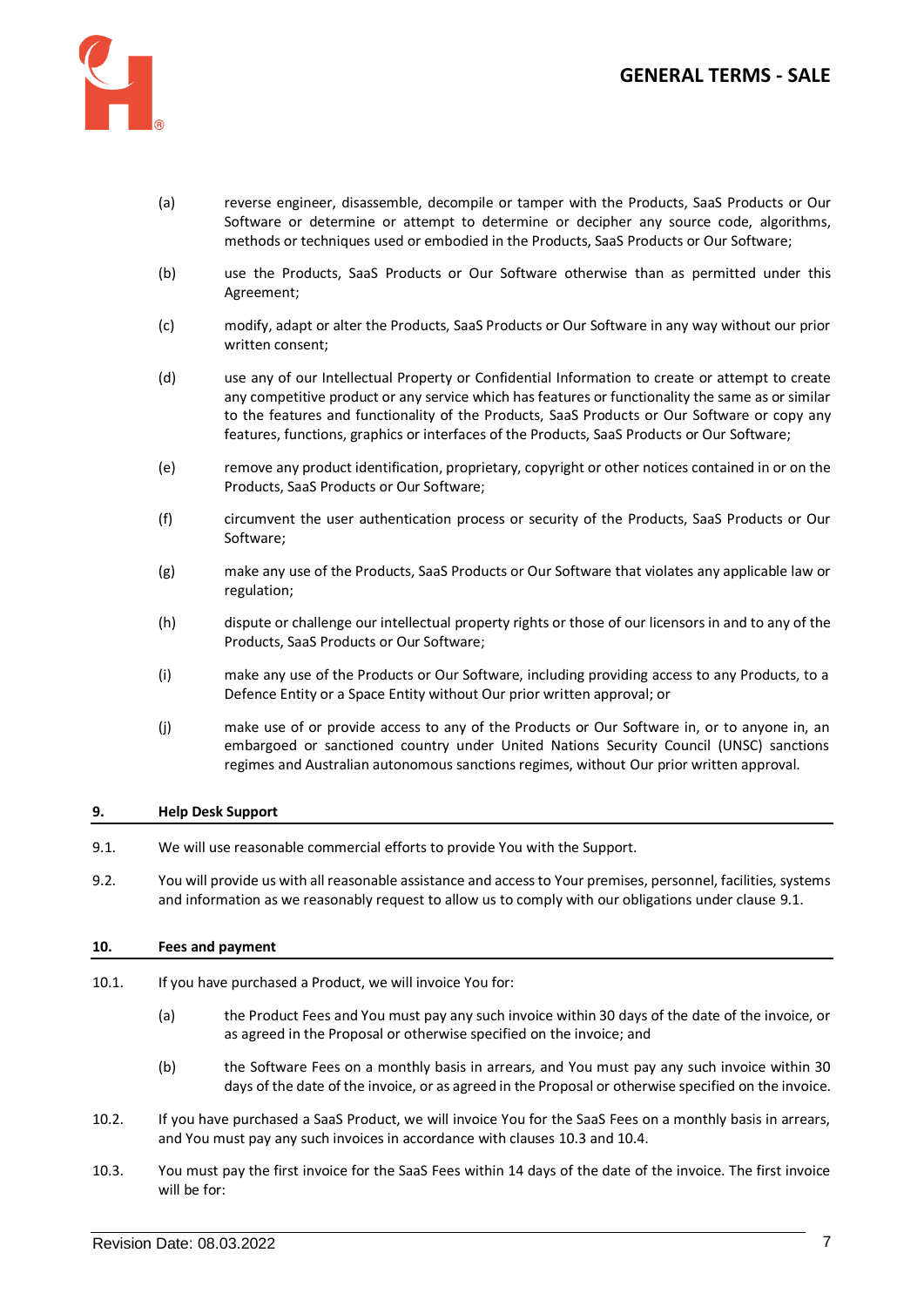

- (a) an amount of the SaaS Fees prorated in proportion to the remaining days in the calendar month in which the invoice is issued; and
- (b) the SaaS Fees for the following calendar month.
- <span id="page-7-0"></span>10.4. Subsequent invoices for SaaS Fees will be issued 14 days prior to the start of each successive calendar month and are payable within 14 days.
- 10.5. If You fail to pay any sum due under this Agreement by the due date:
	- (a) You must pay interest on that sum from the due date until the date of payment at the Default Rate;
	- (b) we may suspend:
		- (i) provision of any Products and/or Support;
		- (ii) Your ability to use Our Software until receipt of the Software Fees by us where the sum due relates to Software Fees;
		- (iii) Your access (and Your Authorised Users' access) to any SaaS Products.
- 10.6. Unless otherwise specified in a Proposal or invoice, all payments under this Agreement will be made in Australian Dollars (AUD) to the account specified in the invoice or a different account nominated by us.
- 10.7. Terms used in this clause that have a defined meaning in *A New Tax System (Goods and Services Tax) Act 1999* have the same meaning in this clause. Unless otherwise expressly stated, all amounts payable under this Agreement are expressed exclusive of GST. In relation to any GST payable for a taxable supply by a party under this Agreement, the recipient of the supply must pay the GST subject to the supplier providing a tax invoice.

# **11. Repairs**

- 11.1. Subject to clause[s 11.2](#page-7-1) and [11.3](#page-7-2) and at Your request, we will repair, and provide replacements parts for, the Products.
- <span id="page-7-1"></span>11.2. You:
	- (a) must return any Products You wish to be repaired to an address nominated by us;
	- (b) are responsible for all costs (including transport and delivery costs) associated with the return of the Products to us for repair, the return of the Products back to You following repair and the delivery and return of any Temporary Replacements (defined below) in accordance wit[h 11.2](#page-7-1)[\(c\);](#page-7-3)
	- (c) must immediately return any Temporary Replacement(s) to us following the return of the repaired Products to You.
- <span id="page-7-3"></span><span id="page-7-2"></span>11.3. Subject to Your rights under the *Australian Consumer Law* and the warranty provided in clause [13.1,](#page-8-1) we will carry out the repairs and invoice You for any repairs, maintenance and replacement parts Products and for any modifications of the Products You request, at our then-current rates plus reasonable expenses.
- 11.4. Subject to clause [11.2\(c\),](#page-7-3) to the extent possible, we will provide You replacement(s) for the Product(s) undergoing repair with the same or similar functionality on a temporary basis (**Temporary Replacement**).
- 11.5. You must not use any third party to repair, service or maintain the Products, or use any replacement parts not supplied or approved by us.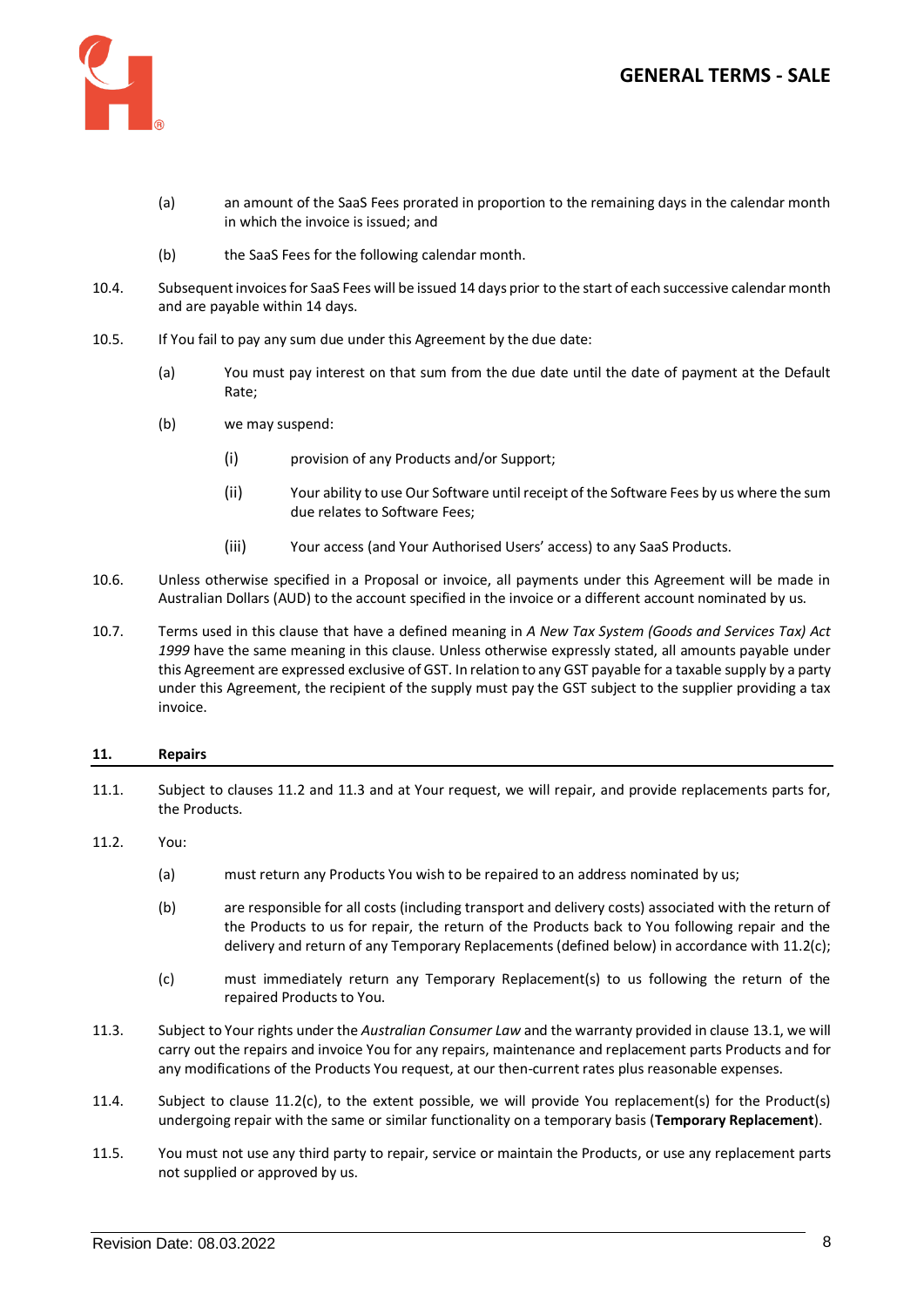

# **12. Our obligations regarding third party claims**

- <span id="page-8-4"></span><span id="page-8-0"></span>12.1. Subject to clauses [12.2](#page-8-2) an[d 12.3,](#page-8-3) we will:
	- (a) defend You (at our expense) against all claims made against You by any third party alleging that Your use of:
		- (i) the SaaS Products; or
		- (ii) Our Software in connection with the Products,

in accordance with the terms of this Agreement, infringes the intellectual property rights of that third party (**Third Party-Claim**); and

- (b) pay the costs and damages awarded based on any Third-Party Claim or the amount of any settlement we enter into regarding that Third-Party Claim.
- <span id="page-8-2"></span>12.2. Our obligations under clause [12.1](#page-8-4) are subject to:
	- (a) You promptly notifying us of that Third-Party Claim (and in any event no later than 7 days after receiving the Third-Party Claim);
	- (b) us being given sole control of the defence of the Third-Party Claim; and
	- (c) You providing any and all reasonably requested assistance for defence of the Third-Party Claim.
- <span id="page-8-3"></span>12.3. Our obligations under clause will not apply if the Third-Party Claim results from use of the Our Software or the SaaS Products in conjunction with any other hardware, software or service not provided by us.
- <span id="page-8-5"></span>12.4. If a Third-Party Claim is made or, in our reasonable opinion, is likely to be made, we may, at our expense:
	- (a) procure for You the right to continue using Our Software under the terms of this Agreement and/or SaaS Products under the terms of this Agreement; or
	- (b) replace or modify Our Software and/or SaaS Products to be non-infringing without material decrease in functionality.
- <span id="page-8-6"></span>12.5. If we notify You that the options described in clause [12.4](#page-8-5) are not reasonably available, either we or You may, by notice to the other, terminate this Agreement.
- 12.6. Clauses [12.1](#page-8-4) to [12.5](#page-8-6) set out Your sole and exclusive remedies and our entire liability to You for any Third-Party Claims.

### **13. Warranty, exclusions and limitation of liability**

#### **Warranty against defects**

<span id="page-8-1"></span>13.1. We offer a warranty against defects for any Products purchased from us or our authorised resellers. Our Global 12-Month Limited Warranty can be found a[t harvest.technology/terms-and-conditions,](https://www.harvest.technology/terms-and-conditions) as amended from time to time.

# **Exclusions and limitation of liability**

13.2. All terms, warranties and representations not expressly stated in this Agreement, are excluded from this Agreement to the extent permitted by law.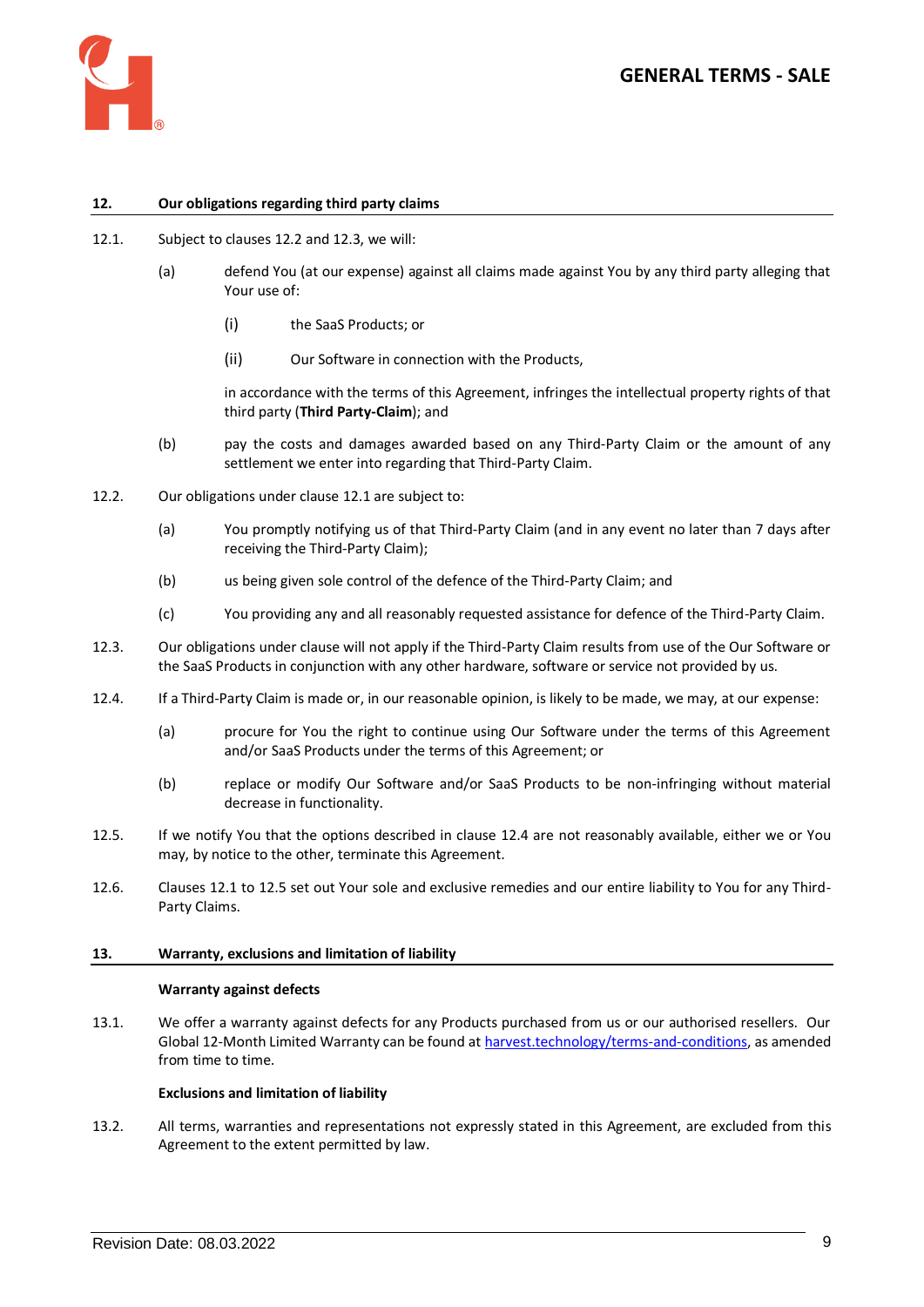

- <span id="page-9-0"></span>13.3. Nothing in this Agreement excludes, restricts or modifies any condition, warranty, right or remedy implied or imposed by any statute or regulation which cannot lawfully be excluded, restricted or modified (**Non-Excludable Provision**).
- <span id="page-9-1"></span>13.4. Subject to clause[s 13.1](#page-8-1) an[d 13.3,](#page-9-0) and to the extent that we are able to limit our liability for breach of a Non-Excludable Provision, our liability is limited, at our option, to:
	- (a) in the case of goods, replacing or repairing the goods or supplying equivalent goods, or paying for the cost of replacing or repairing the goods or of acquiring equivalent goods; and
	- (b) in the case of services, resupplying the services, or paying the cost of resupplying the services.
- 13.5. Except as provided in clauses [12.1,](#page-8-4) [13.1,](#page-8-1) [13.3](#page-9-0) and [13.4,](#page-9-1) our maximum total aggregate liability under or arising out of this Agreement whether in contract, tort (including negligence) or otherwise is limited to:
	- (a) in the case of Products, the Product Fees received by us for the Products the subject of the claim; and
	- (b) in the case of SaaS Products, the SaaS Fees received by us in the calendar year in which the liability arose.
- 13.6. Subject to clauses [13.3](#page-9-0) an[d 13.4,](#page-9-1) to the maximum extent permitted by law, we are not liable for any:
	- (a) lost profits, lost revenue, loss of data, loss of opportunity, loss of management time or failure to realise anticipated savings; or
	- (b) special, indirect, incidental or consequential damages, losses, costs, or expenses.
- 13.7. Subject to clause[s 13.3](#page-9-0) an[d 13.4,](#page-9-1) to the maximum extent permitted by law, our liability to You under or in relation to this Agreement is reduced to the extent that Your acts or omissions, or those of a third party, contributed to or caused the liability, including:
	- (a) any act or misuse of the Products by You (or a third party);
	- (b) accidental damage caused or contributed to by You (or a third party);
	- (c) the failure to comply with the Operation Guides;
	- (d) the failure of any third-party service provider (E.g., power, internet or satellite link or services provider);
	- (e) any contamination or environmental problem occurring after delivery of the Products;
	- (f) the failure to comply with your obligations under this Agreement.

#### **Indemnity by You**

- 13.8. You indemnify us against all damages, losses, costs and expenses incurred by us arising out of:
	- (a) any breach by You of this Agreement; or
	- (b) any negligent act or omission of You or Your employees, agents or subcontractors in any way relating to this Agreement,

except to the extent the damages, losses, costs, and expenses can be traced back and attributed to the negligence or fault of us.

#### <span id="page-9-2"></span>**14. Confidentiality**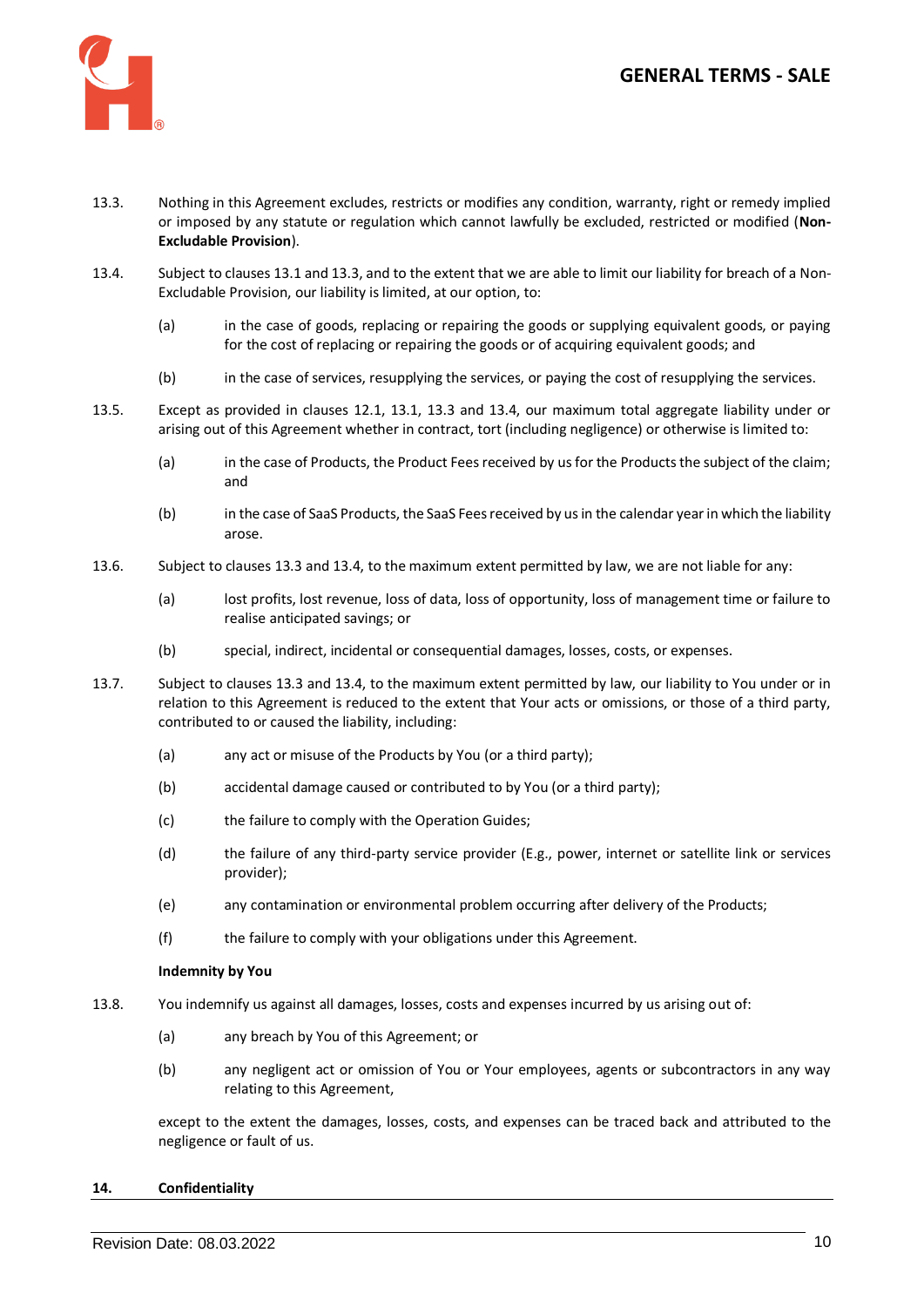

### <span id="page-10-0"></span>14.1. Each party must:

- (a) take all such reasonable precautions as may be necessary to maintain the confidentiality of the Confidential Information of the other party;
- (b) only disclose the Confidential Information of the other party to those of its employees who need to know for the purposes of this Agreement;
- (c) ensure that each employee who comes into possession of the Confidential Information of the other party has agreed to keep the Confidential Information confidential on terms similar to this clause; and
- (d) immediately on demand from the other party:
	- (i) deliver to the other party all Confidential Information of the other party which is capable of being transferred by delivery; and
	- (ii) delete permanently all Confidential Information in electronic form stored on any computer or similar facility under its control.
- 14.2. Without limiting claus[e 14.1,](#page-10-0) each party must not:
	- (a) communicate or make available any Confidential Information of the other party to any person;
	- (b) use the Confidential Information of the other party for any purpose other than for the purposes of this Agreement;
	- (c) use the Confidential Information of the other party for its own gain or in any manner which may cause loss to the other parties; or
	- (d) copy the Confidential Information,

without the prior written consent of the other party.

- 14.3. The parties' obligations under this clause [14](#page-9-2) do not apply to any Confidential Information which:
	- (a) a party can show was in its possession at the time of disclosure to it and was not acquired in breach of an obligation of confidence or under an obligation of confidence;
	- (b) is in the public domain; or
	- (c) is acquired from a third party, provided that it was not acquired by the third party unlawfully or in breach of an obligation of confidence.

### **15. Intellectual Property**

#### **Ownership**

- 15.1. You acknowledge that:
	- (a) we own all intellectual property rights in the Products, SaaS Products and Our Software;
	- (b) this Agreement does not assign to You any intellectual property rights in the Products, SaaS Products or Our Software.
- 15.2. You must not: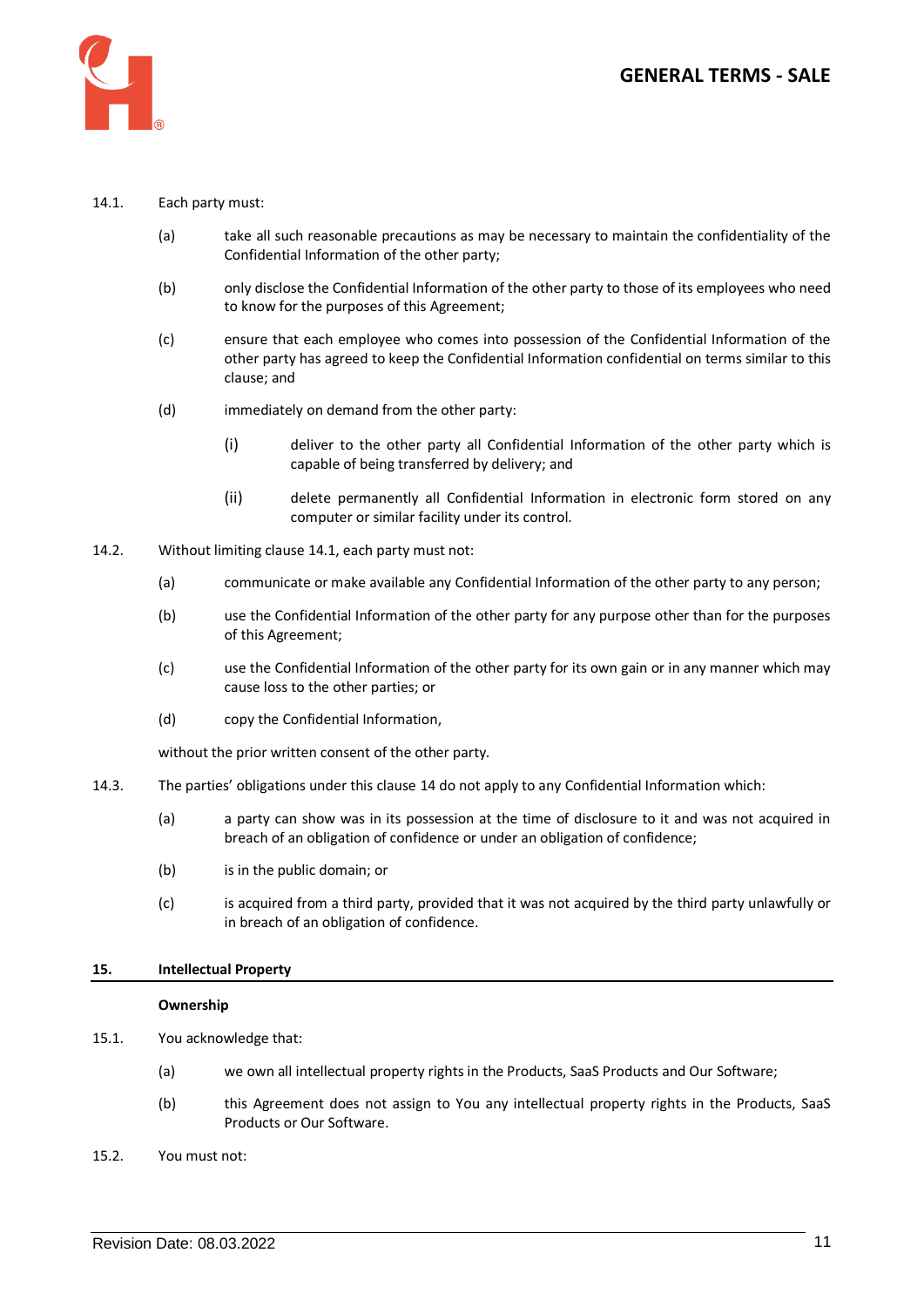

- (a) represent in any way that You own the Trade Marks or are entitled to use the Trade Marks other than as a licensee of Harvest;
- (b) use any of the Trade Marks in your corporate or business names;
- (c) apply or seek to register any Trade Mark in your own name in any country;
- (d) use, or apply to register any Trade Mark that is substantially identical with, or deceptively similar to, any of the Trade Marks in any country;
- (e) dispute or contest the intellectual property rights of Harvest or its licensors in and to any of the Trade Marks; and
- (f) register a business name, company name, domain name or social media moniker that is substantially identical with or deceptively similar to any Trade Mark.
- 15.3. You acknowledge that, except as expressly provided in this agreement, You will not acquire or exercise any rights with respect to the Trade Marks under section 26 of the Trade Marks Act 1995 (Cth) or any equivalent provision in any legislation in any country.

### **Licence of Our Software**

15.4. Subject to payment of all fees due under this Agreement, we grant to You a royalty-free, non-exclusive, nontransferable, non-sub-licensable, revocable right to use Our Software solely in connection with the Products for Your internal business purposes in accordance with the terms of this Agreement.

#### **16. Force majeure**

- 16.1. We will not be liable to You if the performance of our obligations to You is delayed, impeded, or prevented by any act or event beyond our control.
- 16.2. If we are unable to perform our obligations, we must use reasonable endeavours to resume performance in accordance with this Agreement as soon as possible.

### **17. Termination**

### **Termination by either party**

- 17.1. Either party may terminate this Agreement by notice to the other party if the other party:
	- (a) commits a material breach of a term of this Agreement and the breach has not been remedied within 14 days after receiving notice of the breach;
	- (b) becomes, threatens or resolves to become or are in jeopardy of becoming subject to any form of insolvency administration;
	- (c) ceases or threatens to cease conducting business in the normal manner except through amalgamation or merger; or
	- (d) enters into or propose to enter into a scheme, composition or arrangement with any of its creditors.

#### **Immediate termination by us**

- 17.2. Notwithstanding clause 17.1, we may terminate this Agreement by notice to You:
	- (a) if You fail to pay any amounts owing to us by the due date;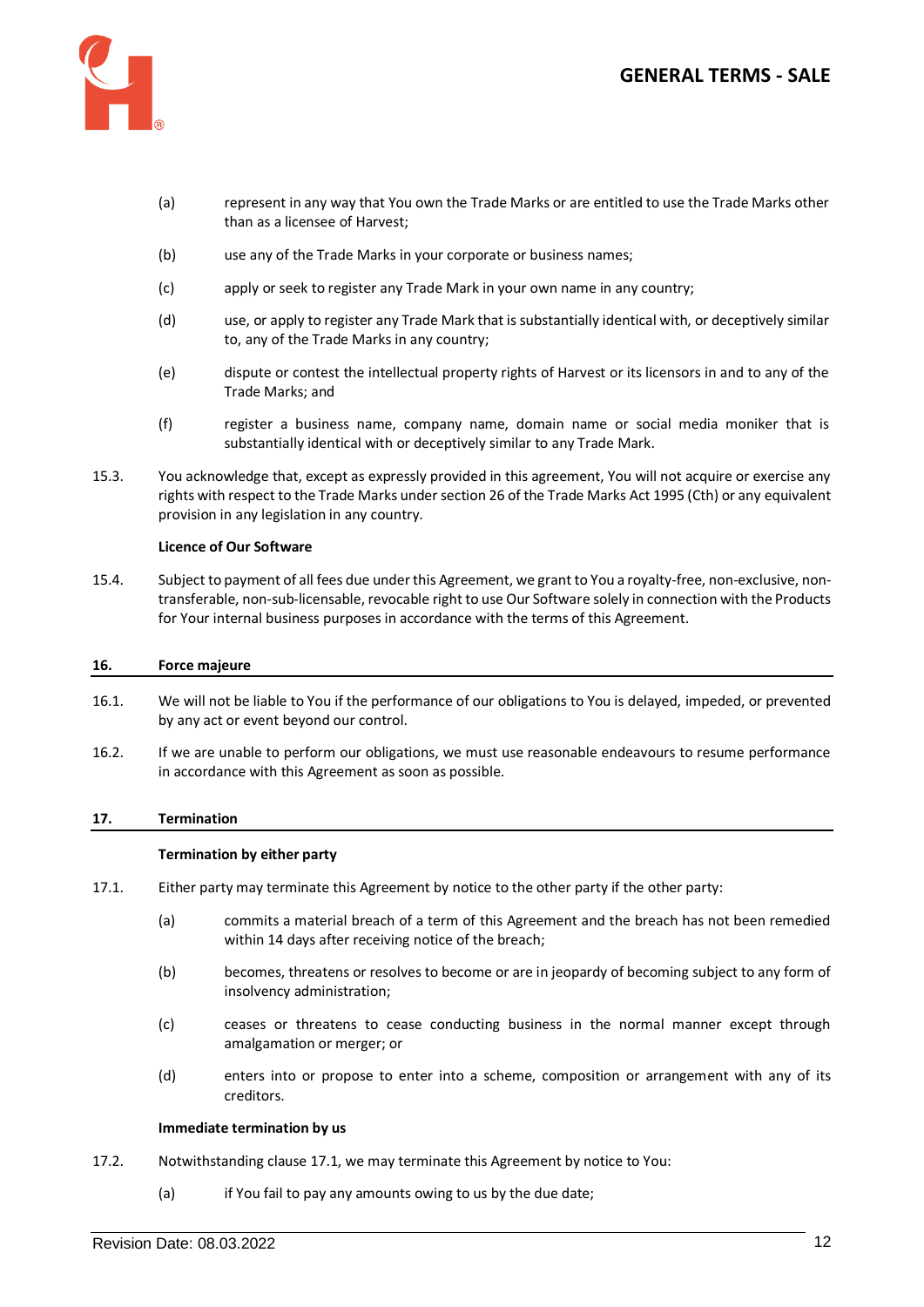

(b) if You or any of Your employees or contractors have used the Products, the SaaS Products or Our Software in breach of this Agreement or the Authorised User Terms.

# **Effect of termination or expiry**

- 17.3. Upon termination or expiry of this Agreement, You must:
	- (a) immediately pay all amounts owing to us;
	- (b) return to us our Confidential Information, and all materials recording or containing the foregoing;
	- (c) permanently delete from all computer systems under Your control all of our Confidential Information which is in electronic form.

### **18. Miscellaneous**

- 18.1. A notice under this Agreement must be in writing and may be given to the addressee by delivering or sending it by email (which, in the case of us, must be t[o commercial@harvest-tech.com.au\)](mailto:commercial@harvest-tech.com.au) or by pre-paid registered post (which, in the case of us, must be to 7 Turner Avenue, Technology Park, Bentley, Western Australia 6102, Australia).
- 18.2. This Agreement may only be varied in writing and signed by the parties.
- 18.3. You may only assign a right under this Agreement with our prior written consent. You are deemed to have assigned Your rights if the management or control of You is transferred to any person other than those persons who manage or control You as at the date of this Agreement.
- 18.4. We may assign our rights and novate our obligations under this Agreement at any time by notice to You.
- 18.5. Nothing in this Agreement creates an agency, partnership, joint venture or employment relationship between us and You or any of the parties' respective employees, agents or contractors.
- 18.6. This Agreement embodies the entire understanding and agreement between the parties as to its subject matter and supersedes any prior understanding or agreement between the parties.
- 18.7. Each party must promptly execute all documents and do all things that the other party from time to time reasonably requests to effect, perfect or complete this Agreement and all transactions incidental to it.
- 18.8. This Agreement is governed by the laws in force in the State of Western Australia. The parties submit to the non-exclusive jurisdiction of the Courts of Western Australia.
- 18.9. If any part of this Agreement is void or unenforceable that part will be severable from and will not affect the enforceability of the remaining provisions. If such a severance goes to the essence of this Agreement, either party may terminate this Agreement immediately by notice.